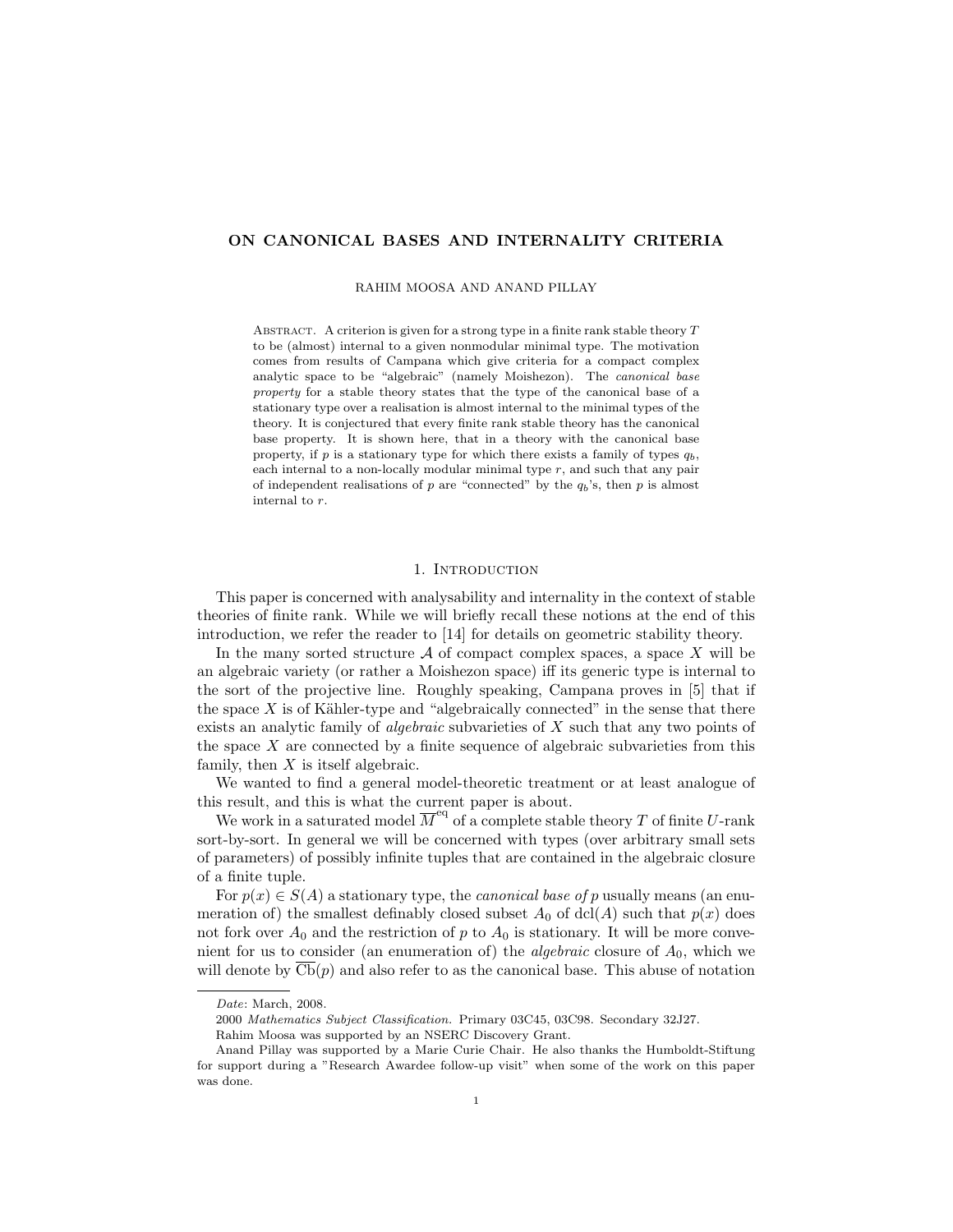is harmless since throughout this paper we will only be concerned with precision up to interalgebraicity. We will also write  $\overline{\text{Cb}}(a/A)$  to mean  $\overline{\text{Cb}}(\text{stp}(a/A)).$ 

The following is a property that is conjectured to hold in all finite rank theories. Let  $\mathbb P$  be the set of all nonmodular minimal (stationary U-rank 1) types.

Canonical Base Property (CBP). If  $b = \overline{\text{Cb}}(a/b)$  then  $\text{stp}(b/a)$  is almost  $\mathbb{P}$ internal.

**Remark 1.1.** (a) The CBP is preserved by naming parameters.

(b) The CBP is equivalent to the statement where one replaces  $\mathbb P$  by the set of all minimal types. The reason is that from Proposition 1.9 of [7] (see also [16]) we know that  $\text{stp}(b/a)$  is already (almost) analysable in  $\mathbb{P}$ , hence orthogonal to all modular minimal types.

The following definition is inspired by a related notion for cycle spaces of compact complex manifolds introduced by Campana in [5]. It will be discussed in further detail in Section 2 below.

**Definition 1.2.** Suppose  $q(x, y), s(y), p(x) \in S(A)$  are stationary types. We say that  $q$  is a generating family for  $p$  over  $s$  if

- (i)  $q(x, y) \vdash p(x) \land s(y),$
- (ii)  $q_b(x) := q(x, b)$  is stationary for  $b \models s$ , and
- (iii) if  $(a, b) \models q$  then  $\operatorname{acl}(Aa) \cap \operatorname{acl}(Ab) = \operatorname{acl}(A)$

We call s the parameter space for the family, and  $q_b$  the fibres, where  $b \models s$ . If s is algebraic then we say the family is trivial. A generating family is canonical if  $b \in \overline{\text{Cb}}(q_b)$  for  $b \models s$ . It is said to *almost separate points of* p if for any  $a \models p$  there are only finitely many other realisations of  $p$  that lie on all the same fibres as  $a$ .

The purpose of this note is to prove the following theorem which is motivated by, and in part recovers, Campana's "algebraicity criteria" for compact Kähler manifolds (cf. Théorèmes 2 and 3 of  $[5]$ ). It depends heavily on the results of Chatzidakis [7].

**Theorem 1.3.** Suppose that a stationary type  $p(x) \in S(A)$  has a generating family with a fibre that is almost internal to a nonmodular minimal type r.

- (a) Then  $r$  is nonorthogonal to  $A$  (and so every fibre of the generating family is almost internal to  $r$ ) and  $p$  is almost analysable in  $r$ .
- (b) If moreover the CBP holds for T, then p is almost internal to  $r$ .

The rest of the paper is organised as follows. In Section 2 we discuss in greater detail the notion of a generating family introduced above, in Section 3 we elaborate on the connections between the notions presented here and the model theory of compact complex manifolds, in Section 4 we discuss a natural strengthening of the CBP which is true in compact complex manifolds and relate it to the work of Zoe Chatzidakis [7], and finally in Section 5 we prove Theorem 1.3.

We end this introduction with a brief discussion of internality and analysability. If  $p(x) \in S(A)$  is stationary and **P** is some family of partial types (over possibly differing sets) we say p is internal to **P** or is **P**-internal, if there is some C containing A and a realizing p independent from C over A, such that a is in the definable closure of C together with some realisations of some partial types in  $P$  whose domains are contained in C. If we replace definable closure by algebraic closure we get the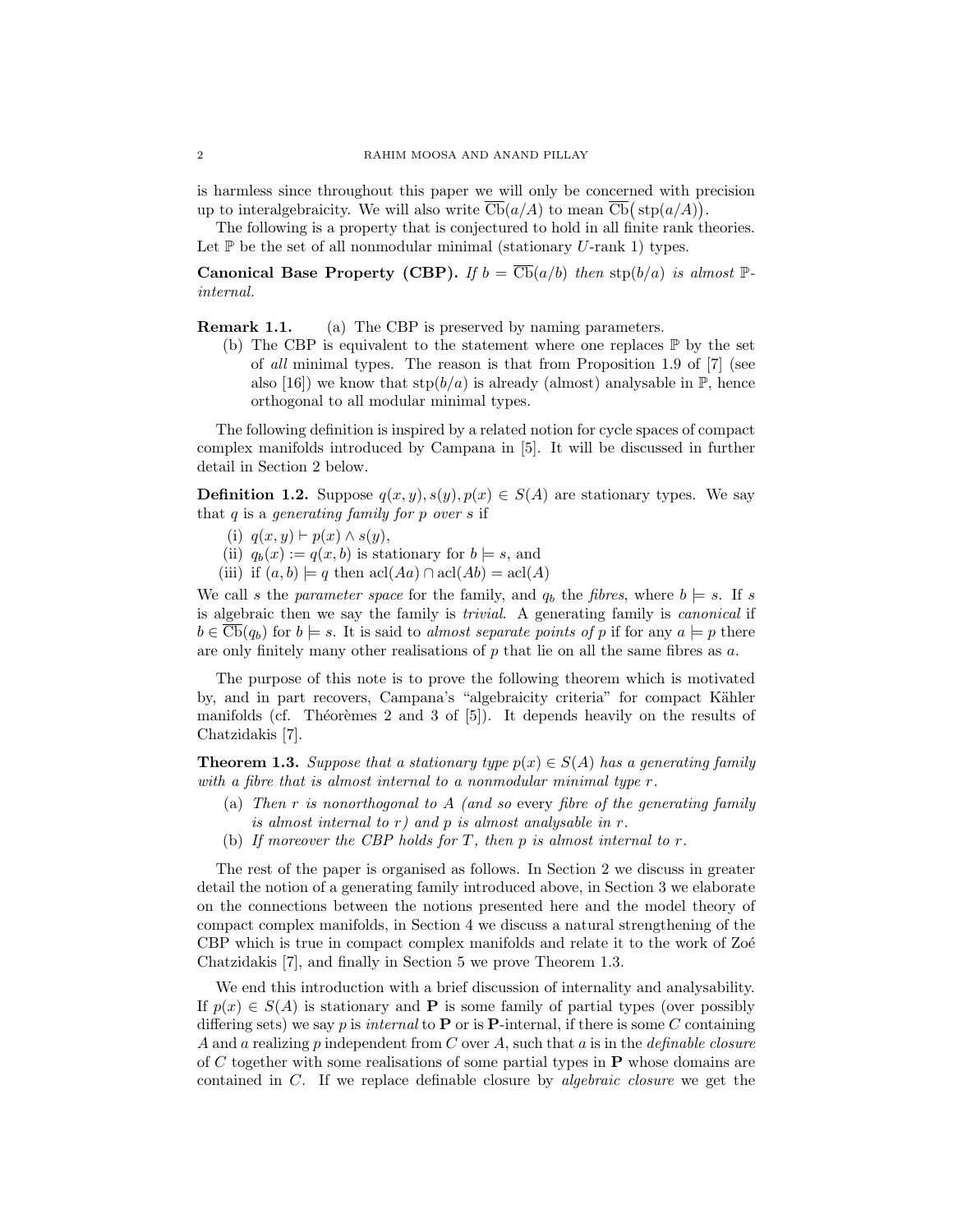notion of p being almost internal to  $P$ . We will be using this notion in at least two cases, first where **P** is some acl $(\emptyset)$ -invariant family of minimal (stationary Urank 1) types over varying domains, such as the family of all nonmodular minimal types, and second where  $P$  is a single minimal type (over some set) q say. In the second case the hypothesis that  $p \in S(A)$  is almost internal to q implies that q is nonorthogonal to all of its conjugates over  $\operatorname{acl}(A)$  – that is, q is nonorthogonal to A. So almost internality of p to q is equivalent to almost internality of p to  $\bf{Q}$  where **Q** is the family of conjugates of q over  $\text{acl}(A)$ .

We also have the standard notion of analysability;  $p(x) \in S(A)$  is analysable in **P** if there are  $a_0 \ldots a_n$  such that  $\text{stp}(a_{i+1}/Aa_0 \ldots a_i)$  is internal to **P** for  $i = 0, \ldots, n-1$ and  $a \in \text{acl}(a_n)$ . So algebraic closure is built into the definition. We might also want to define *almost analysability* by only requiring that  $\text{stp}(a_{i+1}/Aa_0 \ldots a_i)$  be almost internal to **P** for  $i = 0, \ldots, n-1$ , and in this case we may as well require that  $a_n = a$ . Assuming that the family **P** is  $\text{acl}(A)$ -invariant, it is not hard to see that  $p(x) \in S(A)$  is almost analysable in **P** iff  $p(x)$  is analysable in **P**. As in the case of internality, if  $q$  is a minimal type nonorthogonal to  $A$  then almost analysability of p in q is equivalent to (almost) analysability of p in  $\bf{Q}$  where  $\bf{Q}$  is the family of conjugates of q over  $\operatorname{acl}(A)$ .

## 2. Generating families

In this short section we will elaborate a little on Definition 1.2 of a generating family. Note that to be given a generating family for a stationary type  $\text{tp}(a/A)$  is to be given a tuple b such that  $\text{acl}(Aa) \cap \text{acl}(Ab) = \text{acl}(A)$ ,  $\text{tp}(b/A)$  is stationary, and  $tp(a/Ab)$  is stationary. The generating family is then canonical if  $b \in \overline{\mathrm{Cb}}(a/Ab)$ , and trivial if  $tp(b/A)$  is algebraic.

**Remark 2.1.** Suppose  $q(x, y)$  is a generating family for  $p(x)$  over  $s(y)$ .

- (a) If q almost separates points of p then  $p^{\overline{M}} \subset \text{acl}(As^{\overline{M}})$ .
- (b) If q is a nontrivial canonical generating family with fibres of  $U$ -rank 1, then q almost separates points.
- (c) If p has a nontrivial canonical generating family then p is not 1-based.

Proof. Part (a) is clear.

For part (b) note that as  $b \notin \text{acl}(A)$ , condition (iii) of the definition implies that  $b \notin \operatorname{acl}(Aa)$ . Hence there exists  $b' \notin \operatorname{acl}(Aab)$  realising tp( $b/Aa$ ). In particular  $b' \notin \text{acl}(Ab)$ . As  $b' \in \overline{\text{Cb}}(q_{b'})$ , we must have that  $q_b \cup q_{b'}$  is not a nonforking extension of both  $q_b$  and  $q_{b'}$ , which implies by the rank hypothesis that  $q_b \cup q_{b'}$  is algebraic. So  $q$  almost separates points of  $p$ .

For part (c) note that if p is 1-based then  $b \in \overline{\mathsf{Cb}}(q_b) \subseteq \text{acl}(Aa)$ , and so by condition (iii),  $b \in \text{acl}(A)$ . That is, the family is trivial.

The following lemma justifies the term "generating family"; it says that if  $q$  is a generating family for  $p$  over  $s$ , and given independent realisations  $a$  and  $a'$  of  $p$ , one can get from  $a$  to  $a'$  by "moving along the fibres" of  $q$  over  $s$ . The lemma is due originally to Lascar [10] who stated it in the language of groups of automorphisms, but we give a proof for the sake of completeness.

Lemma 2.2. The following are equivalent:

(i)  $\operatorname{acl}(Aa) \cap \operatorname{acl}(Ab) = \operatorname{acl}(A)$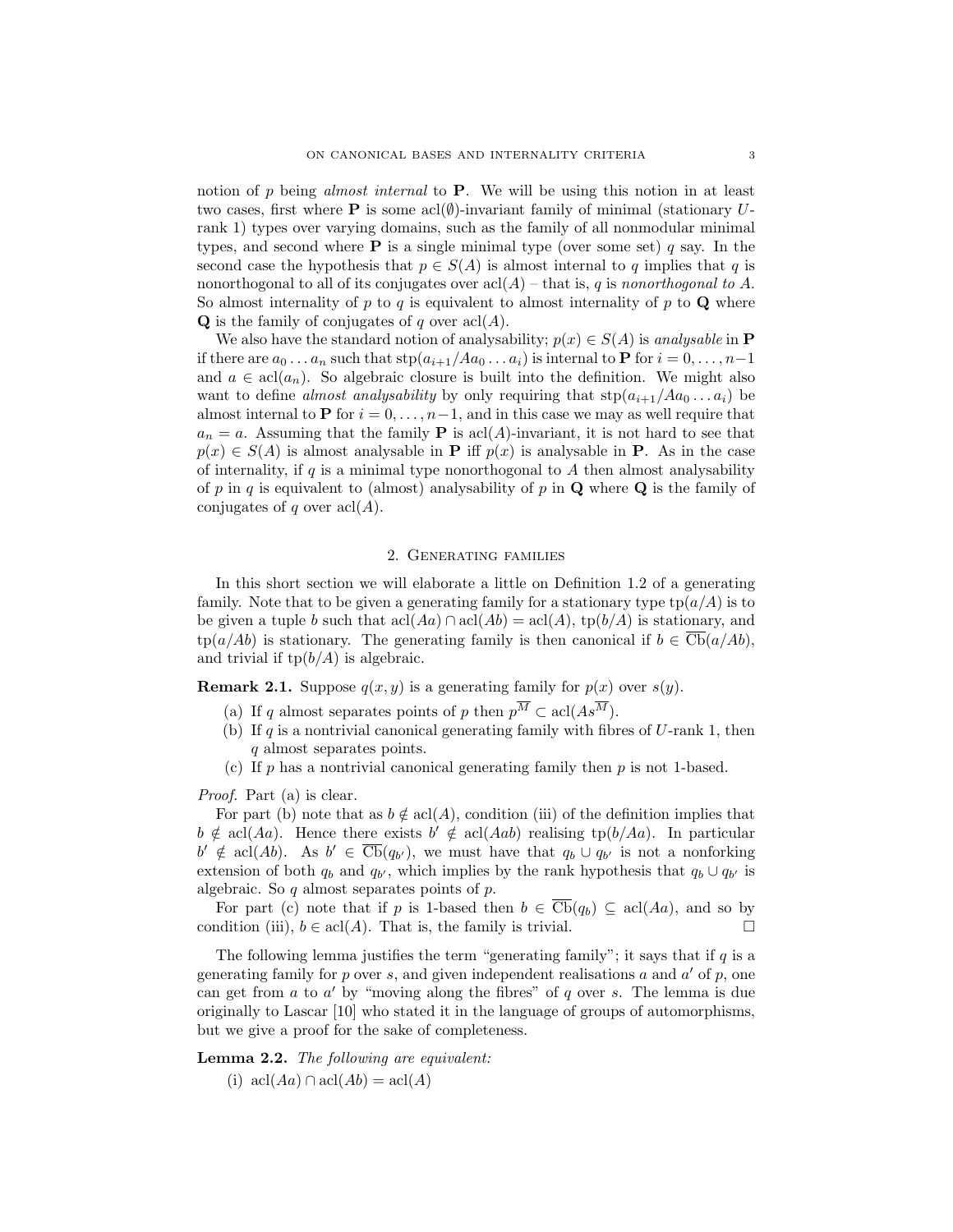(ii) For any  $a' \models \text{stp}(a/A)$  independent of a over A, there exist  $a = a_0, \ldots, a_\ell = a_\ell$  $a'$  and  $b = b_0, \ldots, b_\ell$  such that  $- a_{i+1} \models \text{stp}(a_i/Ab_i)$  and  $- b_{i+1} \models \text{stp}(b_i/Aa_{i+1}),$ for all  $i = 0, \ldots, \ell - 1$ .

Proof. We suppress the parameters A by naming them as constants to the language. Assume (i). By stationarity, in order to show (ii) it suffices to find *some*  $a' \models \text{stp}(a)$ independent of a satisfying the desired properties. This is what we do. Define sequences  $a = a_0, a_1, \ldots$  and  $b = b_0, b_1, \ldots$  inductively so that

(1)  $a_{i+1}$  realises the nonforking extension of  $\text{stp}(a_i/b_i)$  to  $ab_i$ 

(2)  $b_{i+1}$  realises the nonforking extension of  $\text{stp}(b_i/a_{i+1})$  to  $aa_{i+1}$ Note that  $U(a_{i+1}, b_i/a) \ge U(a_i, b_i/a)$ . Indeed,

$$
U(a_{i+1}, b_i/a) = U(a_{i+1}/ab_i) + U(b_i/a)
$$
  
=  $U(a_{i+1}/b_i) + U(b_i/a)$   
=  $U(a_i/b_i) + U(b_i/a)$   
 $\geq U(a_i/ab_i) + U(b_i/a)$   
=  $U(a_i, b_i/a)$ 

Similarly,  $U(a_{i+1}, b_{i+1}/a) \geq U(a_{i+1}, b_i/a)$ . So we get a sequence

$$
U(a, b/a) \le U(a_1, b/a) \le U(a_1, b_1/a) \le U(a_2, b_1/a) \le \cdots \le U(a, b).
$$

Hence, for some  $\ell \geq 0$  it must be the case that  $U(a_{\ell}, b_{\ell}/a) = U(a_{\ell+1}, b_{\ell}/a)$ . It follows that

$$
U(a_{\ell}/ab_{\ell}) + U(b_{\ell}/a) = U(a_{\ell}, b_{\ell}/a)
$$
  
=  $U(a_{\ell+1}, b_{\ell}/a)$   
=  $U(a_{\ell+1}/ab_{\ell}) + U(b_{\ell}/a)$   
=  $U(a_{\ell+1}/b_{\ell}) + U(b_{\ell}/a)$   
=  $U(a_{\ell}/b_{\ell}) + U(b_{\ell}/a)$ 

That is,  $U(a_{\ell}/ab_{\ell}) = U(a_{\ell}/b_{\ell})$  and so  $a \bigcup_{b_{\ell}} a_{\ell}$ . On the other hand,  $a \bigcup_{a_{\ell}} b_{\ell}$  by construction. So  $\overline{\mathcal{CD}}(a/a_{\ell}b_{\ell}) \subseteq \text{acl}(a_{\ell}) \cap \text{acl}(b_{\ell})$ . But  $a_{\ell}b_{\ell}$  has the same type as ab, and  $\text{acl}(a) \cap \text{acl}(b) = \text{acl}(\emptyset)$ . What we have shown is the following statement that we will use again later:

(\*) If  $\text{acl}(a) \cap \text{acl}(b) = \text{acl}(\emptyset)$  and  $a = a_0, a_1, \ldots$  and  $b = b_0, b_1, \ldots$  satisfy (1) and (2), then there exists  $\ell \geq 0$  such that  $a \nvert a_{\ell}b_{\ell}$ .

In particular,  $a \nightharpoonup a_{\ell}$ . Setting  $a' = a_{\ell}$ , we have shown (ii).

For the converse, suppose (ii) holds and let  $\sigma_0, \ldots, \sigma_{\ell-1}$  and  $\tau_1, \ldots, \tau_{\ell}$  be automorphisms such that  $\sigma_i(a_ib_i) = a_{i+1}b_i$  and  $\tau_{i+1}(a_{i+1}b_i) = a_{i+1}b_{i+1}$ , for all  $i =$  $0, \ldots, \ell-1$ . Hence, for each i,  $\sigma_i$  witnesses that  $\text{acl}(a_i) \cap \text{acl}(b_i) = \text{acl}(a_{i+1}) \cap \text{acl}(b_i)$ and  $\tau_{i+1}$  witnesses that  $\text{acl}(a_{i+1})\cap \text{acl}(b_i) = \text{acl}(a_{i+1})\cap \text{acl}(b_{i+1})$ . So  $\text{acl}(a)\cap \text{acl}(b) =$  $\text{acl}(a') \cap \text{acl}(b_{\ell})$ . In particular,  $\text{acl}(a) \cap \text{acl}(b) \subseteq \text{acl}(a) \cap \text{acl}(a')$ . But the independence of a and a' implies that the latter is  $\text{acl}(\emptyset)$ , as desired.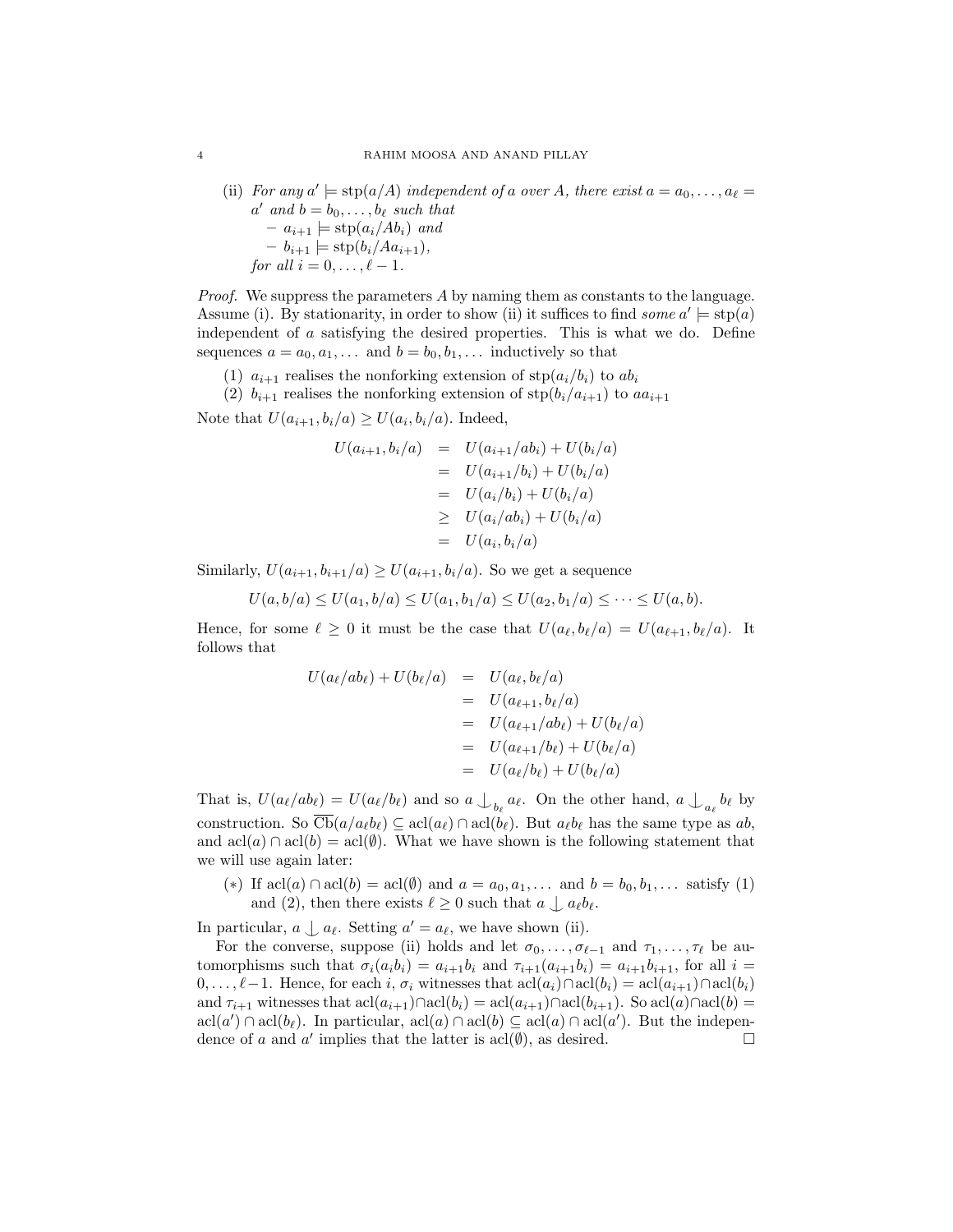### 3. Compact complex manifolds

Much of the discussion in the introduction – including the CBP, the notion of a generating family, as well as the statement of Theorem 1.3 itself – is informed by certain aspects of the model theory of compact complex manifolds. In this section we aim to make these origins and connections precise. The material here is almost entirely of an expository nature. Let  $A$  denote the multi-sorted structure where there is a sort for each irreducible compact complex-analytic space and the language consists of a predicate for each complex-analytic subset of each finite cartesian product of sorts. The theory  $\text{Th}(\mathcal{A})$  admits quantifier elimination and is, sort-by-sort, of finite Morley rank. A survey of some of the model theory of  $\text{Th}(\mathcal{A})$ can be found in [12].

We work in a fixed sufficiently saturated elementary extension  $\mathcal{A}'$  of  $\mathcal{A}$ . Here it is more natural to work only with types of finite tuples. Since the theory is totally transcendental there will be no loss of generality in doing so. It may however lead to some (harmless) abuse of notation; for example, we will often write  $\overline{Cb}(p)$  when we really mean a finite tuple whose algebraic closure is  $\overline{\mathrm{Cb}}(p)$ .

Among the sorts of A we have the projective line  $\mathbb{P}(\mathbb{C})$  in which the complex field is definable. In  $\mathcal{A}'$  the interpretation of this sort is  $\mathbb{P}(\mathbb{C}')$  where  $\mathbb{C}'$  is the corresponding elementary extension of the complex field.

The nonmodular minimal types in this theory are exactly those that are nonorthogonal to the generic type of the projective line (which is equal to the generic type of  $\mathbb{C}'$ ). Indeed, this follows from the truth of the Zilber dichotomy in Th $(\mathcal{A})$  via Zariski geometries plus the fact that the only infinite field definable in  $\mathcal{A}'$  is  $\mathbb{C}'$  (see Corollary 4.8 of [11]). However, it also follows directly from a theorem of Campana [4] (due independently to Fujiki [9]) as observed by the second author in [17]. We will discuss this theorem of Campana's later, as it is tied up with the issues we are concerned with in this paper. In any case, it follows that almost internality to the set of nonmodular minimal types coincides in this theory with almost internality to the generic type of the projective line. Moreover, as the following summarising fact describes, almost internality to the projective line has a very natural geometric meaning.

First some notation: given a tuple a from  $A'$  by the locus of a, denoted loc(a), we mean the smallest complex-analytic set whose interpretation in  $A'$  contains  $a$ . A holomorphic map of compact complex-analytic spaces,  $f : X \to Y$ , is called a Moishezon morphism if X bimeromorphically embeds into a projective linear space  $\mathbb{P}(\mathcal{F})$  over Y, where  $\mathcal F$  is some coherent analytic sheaf on Y. In particular by a Moishezon variety we mean an irreducible complex-analytic space that is bimeromorphic to a projective variety.

**Fact 3.1.** Suppose  $p(x) = \text{tp}(a/b)$  is a stationary type. Let  $X = \text{loc}(a)$ ,  $S = \text{loc}(b)$ ,  $G = \text{loc}(ab) \subseteq X \times S$ , and  $G \rightarrow S$  and  $G \rightarrow X$  the natural projections. Then the following are equivalent:

- (a) p is almost internal to the set of nonmodular minimal types.
- (b) p is almost internal to the projective line.
- (c) p is internal to the projective line.
- (d) After base change  $G \rightarrow S$  is a Moishezon morphism: that is, for some complex-analytic space T over S, the fibred-product  $G \times_S T \to T$  is a Moishezon morphism.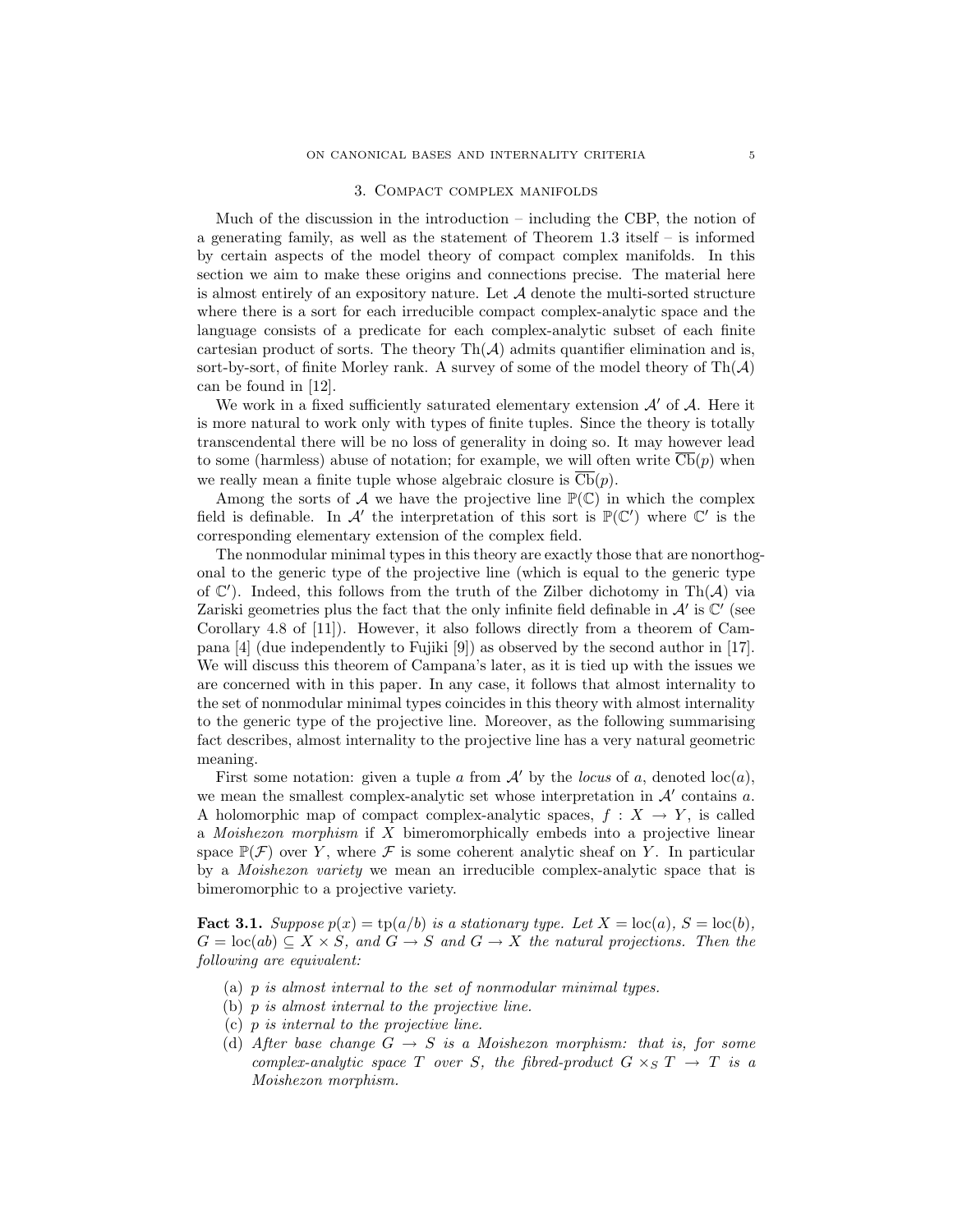(e) For some complex-analytic space  $\widehat{T}$  over S, the fibred-product  $G\times_S\widehat{T}$  bimeromorphically embeds into  $\mathbb{P}_n(\mathbb{C}) \times \widehat{T}$  over  $\widehat{T}$ , for some  $n \geq 0$ .

*Proof.* The equivalence of (c), (d), and (e) is Proposition 4.4 of [11]. In the preceeding discussion we explained the equivalence of (a) and (b). It remains to prove that (b) implies (c). In the case when the tuple b comes from the standard model  $A$  this is stated in [15] and boils down to the fact that if X is a Moishezon space and  $X'$ is another space such that there is dominant generically finite-to-one meromorphic map from  $X'$  to X, then  $X'$  is also Moishezon. To prove that (b) implies (c) in general we actually need a relative version of the above fact, which we now explain. If  $tp(a/b)$  is almost internal to the projective line then there exist a tuple c extending b such that  $a \bigcup_{b} c$ , and a tuple d from  $\mathbb{P}(\mathbb{C})$  such that  $a \in \text{acl}(cd)$ . It suffices to prove that  $tp(a/\check{c})$  is  $\mathbb{P}(\mathbb{C})$ -internal. Let  $T = \text{loc}(c)$ ,  $H = \text{loc}(ac) \subseteq X \times T$ ,  $P = \text{loc}(dc) \subseteq \mathbb{P}^n(\mathbb{C}) \times T$ , and  $Z = \text{loc}(adc) \subseteq H \times_T P$ . We then have the following diagram where all the maps are the natural projections:



Now  $P \to T$  is Moishezon as  $P \subseteq \mathbb{P}^n(\mathbb{C}) \times T$ . Also  $Z \to P$  is generically finite-toone since  $a \in \text{acl}(cd)$ , and all generically finite-to-one maps are Moishezon. Hence the composition  $Z \to T$  is Moishezon. (See for example Section 1 of [9] for these facts about Moishezon morphisms.) By the equivalence of parts (c) and (d) this implies that  $\text{stp}(ad/c)$  is  $\mathbb{P}(\mathbb{C})$ -internal. Hence  $\text{tp}(a/c)$  is  $\mathbb{P}(\mathbb{C})$ -internal.

In particular, note that if p is a stationary type over  $\emptyset$ , then p is (almost) internal to the projective line if and only if it is the generic type of a Moishezon variety.

We now explain why the CBP is true in  $\text{Th}(\mathcal{A})$ . This is a consequence of a theorem of Campana [4] already referred to earlier. Indeed, it was this theorem in complex analytic geometry that inspired the second author to introduce the CBP in [17]. To describe Campana's theorem we need to recall the Barlet space of cycles. For X any complex-analytic space, a  $k$ -cycle of M is a finite linear combination  $Z = \sum$ i  $n_i Z_i$  where the  $Z_i$ 's are distinct k-dimensional irreducible compact complex-analytic subsets of  $X$ , and each  $n_i$  is a positive integer called the multiplicity of  $Z_i$  in Z. By |Z| we mean the underlying set or support of Z, namely  $\int Z_i$ . We denote the set of all k-cycles of X by  $\mathcal{B}_k(X)$ , and the set of all cycles  $\int_{0}^{i}$  of X by  $\mathcal{B}(X) := \begin{bmatrix} \end{bmatrix}$ k  $\mathcal{B}_k(X)$ . In [1] Barlet endowed  $\mathcal{B}_k(X)$  with a natural structure of a complex-analytic space whereby if for  $s \in \mathcal{B}_k(X)$  we let  $Z_s$  denote the cycle

respresented by s, then the set  $\{(x, s) : s \in \mathcal{B}_k(X), x \in |Z_s|\}$  is a complex-analytic subset of  $X \times \mathcal{B}_k(X)$ . Equipped with this complex structure,  $\mathcal{B}(X)$  is called the Barlet space of X. When X is a projective variety the Barlet space coincides with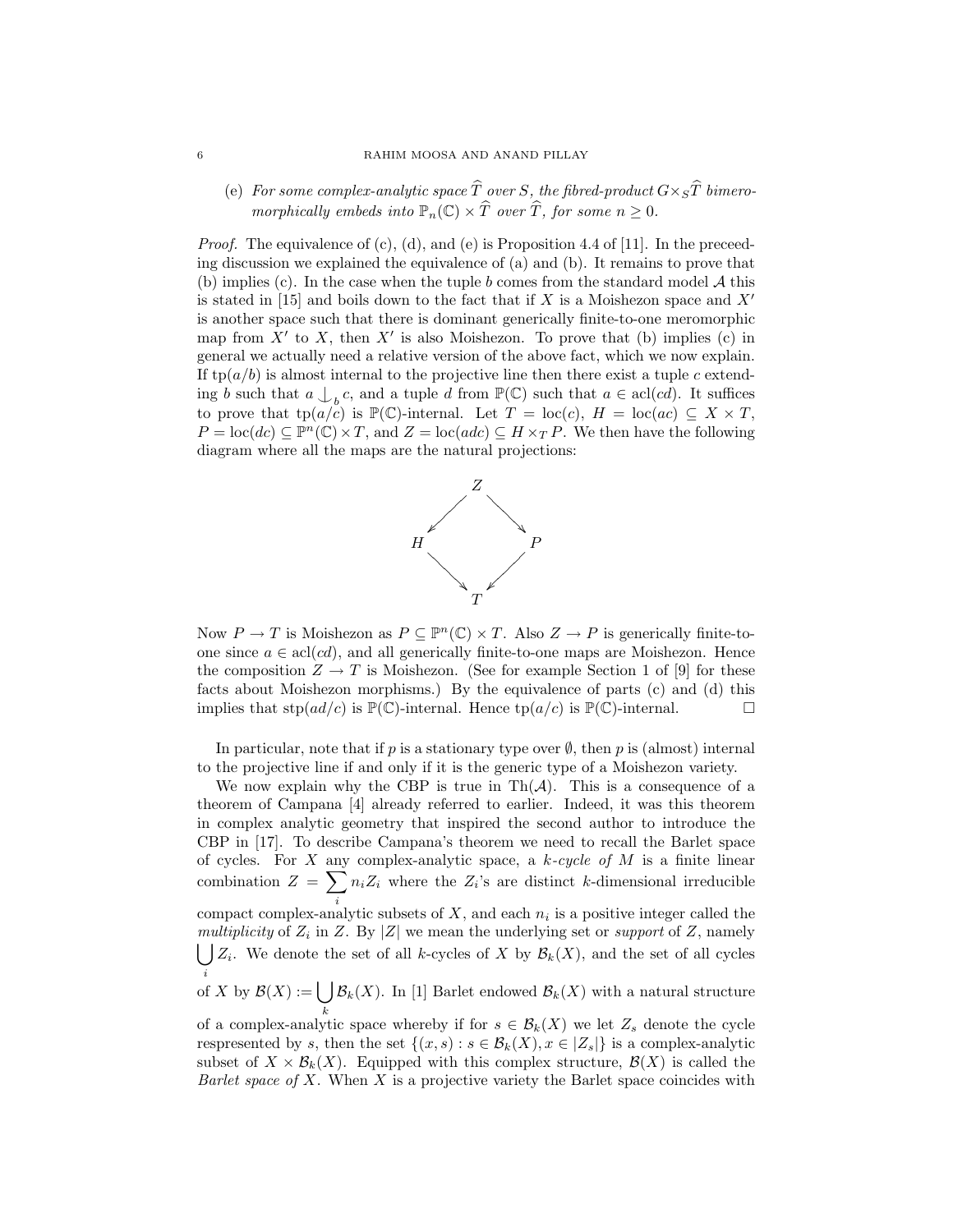the Chow scheme. In [3] it is shown that

 $\mathcal{B}^*(X) := \{ s \in \mathcal{B}(X) : Z_s \text{ is irreducible with multiplicity } 1 \}$ 

is a Zariski open subset of  $\mathcal{B}(X)$ : its complement in  $\mathcal{B}(X)$  is a proper complexanalytic subset. An irreducible component of  $\mathcal{B}(X)$  is *prime* if it has nonempty intersection with  $\mathcal{B}^*(X)$ .

Note that even for a compact complex-analytic space  $X$  it is not necessarily the case that the (prime) irreducible components of  $\mathcal{B}(X)$  are again compact. Indeed, the condition that all the prime components of  $\mathcal{B}(X^n)$  are compact for all  $n \geq 0$ turns out to be important model-theoretically; it is equivalent to the property introduced by the first author in [13] of being essentially saturated. This property is satisfied for example, by all holomorphic images of compact Kähler manfiolds (these are the so-called Kähler-type spaces introduced by Fujiki in  $[8]$ ).

**Theorem 3.2** (Campana [4]). Suppose  $X$  is a compact complex-analytic space and S is an irreducible compact complex-analytic subset of  $\mathcal{B}(X)$  such that  $S \cap \mathcal{B}^*(X) \neq$  $θ$ . Let  $Z_S := \{(x, s) : s \in S, x \in |Z_s| \} ⊆ X \times S$  denote the graph of the family of cycles S. Then the natural projection  $p_X : Z_S \to X$  is a Moishezon morphism.  $\Box$ 

Let us see how this implies the CBP. Given a stationary type  $p(x) = \text{tp}(a/b)$  let  $X = \text{loc}(a), Y = \text{loc}(b), \text{ and } G = \text{loc}(a, b) \subseteq X \times Y.$  By stationarity the general fibres of  $G$  over  $Y$  are irreducible complex-analytic subsets of  $X$ . The universal property of the Barlet space, along with the geometric flattenning theorem of [2], gives us a meromorphic map  $\phi: Y \to \mathcal{B}(X)$  such that for general  $y \in Y$ ,  $G_y = Z_{\phi(y)}$ (see for example Proposition 2.20 of [6]). The condition that  $b = \overline{\mathbf{Cb}}(p)$  translates into the statement that  $\phi$  is generically finite-to-one onto its image. Let S denote the image of Y under  $\phi$ . Then S is an irreducible compact complex-analytic subset,  $S \cap \mathcal{B}^*(X) \neq \emptyset$ , and id  $\times \phi$  induces a dominant generically finite-to-one meromorphic map from G to  $Z_S$  over X. By Theorem 3.2,  $p_X : Z_S \to X$ , and hence  $G \to X$ , is Moishezon. By Fact 3.1,  $\text{stp}(b/a)$  is internal to the projective line. That is, the CBP holds in Th $(\mathcal{A})$ .

Finally in this section we explain the origins of our notion of a generating family for a stationary type. Fix an irreducible compact complex-analytic space  $X$ . In [5] Campana calls a family of cycles  $(Z_s : s \in S)$ , where S is an irreducible compact complex-analytic subset of  $\mathcal{B}(X)$  with  $S \cap \mathcal{B}^*(X) \neq \emptyset$ , a *generating* family for X if for any  $x, x' \in X$  there exists a sequence  $x = x_0, x_1, \ldots, x_\ell = x'$  in X and  $s_1, \ldots, s_\ell \in S$ such that  $x_i$  and  $x_{i+1}$  both lie in the cycle  $|Z_{s_{i+1}}|$ , for all  $i = 0, \ldots, \ell - 1$ . That is, if every pair of points in  $X$  can be connected by moving along the cycles in the family. The motivation for Definition 1.2 is made explicit by the following:

**Proposition 3.3.** Suppose  $q = \text{tp}(a, b)$  is a canonical generating family for  $p =$  $tp(a)$  over  $s = tp(b)$  in the sense of Definition 1.2. Let  $X = \text{loc}(a), Y = \text{loc}(b),$  and  $G = \text{loc}(a, b) \subseteq X \times Y$ . Let  $\phi : Y \to \mathcal{B}(X)$  be the meromorphic map given by the universal property of the Barlet space, as discussed above. Let S denote the image of Y under  $\phi$ . Then  $(Z_s : s \in S)$  is a generating family of cycles for X.

*Proof.* Note that  $\phi$  is generically finite-to-one onto S and that for general  $y \in Y$ ,  $G_y = Z_{\phi(y)}$ . As in section 1 of [5], for each  $n \in \mathbb{N}$ , let  $R^n \subseteq X \times X$  be the set of pairs  $(x, x')$  for which there exist  $x = x_0, \ldots, x_n = x' \in X$  and  $s_1, \ldots, s_n \in S$  such that  $x, x_1 \in |Z_{s_1}|, x_1, x_2 \in |Z_{s_2}|, \ldots, x_{n-1}, x' \in |Z_{s_n}|$ . By construction  $R^n$  is a complex-analytic subset of  $X \times X$ . To show that  $(Z_s : s \in S)$  is a generating family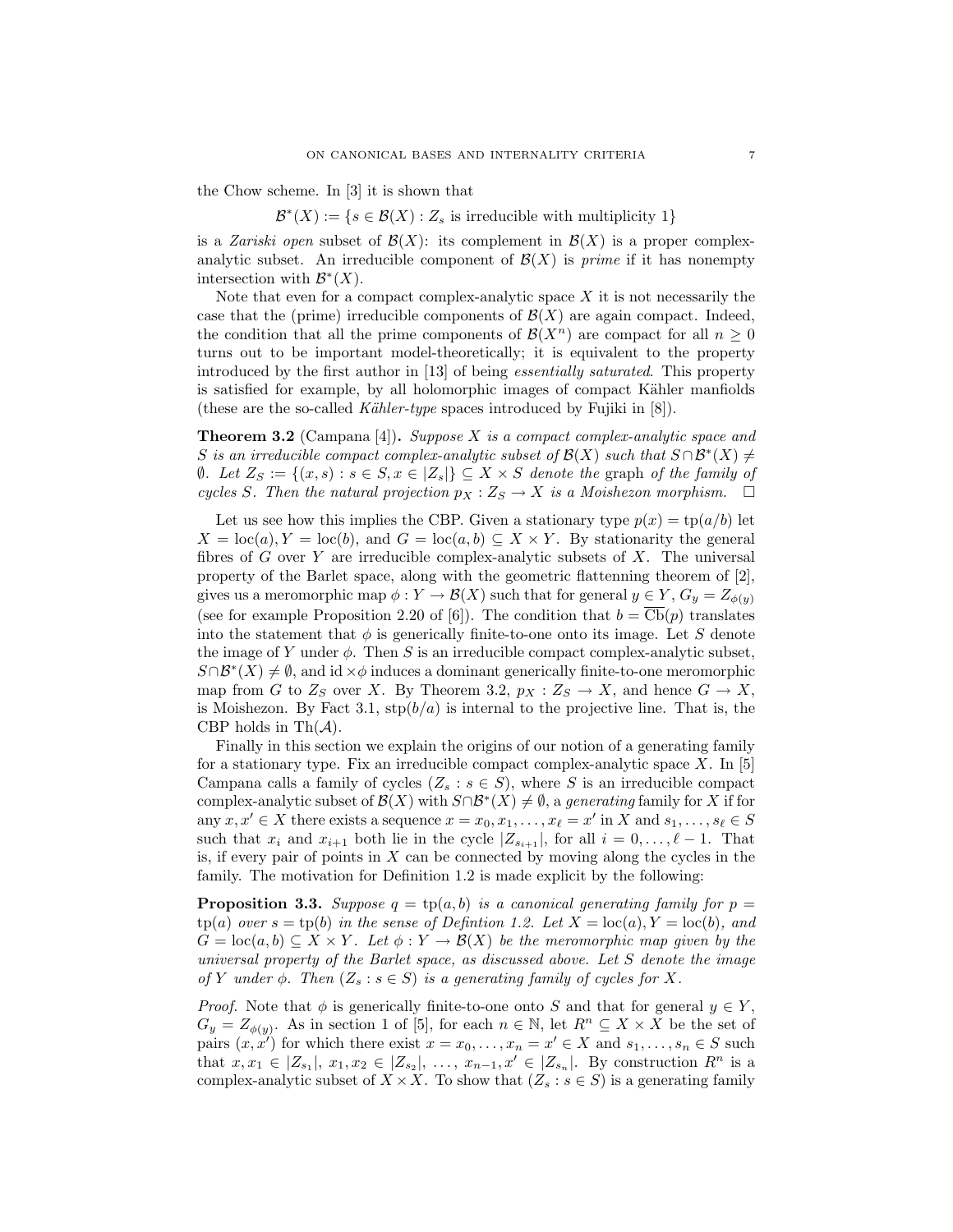of cycles for X we need to show that  $R^{\ell} = X \times X$  for some  $\ell \in \mathbb{N}$ . Now, since q is a generating family for p, Lemma 2.2 implies there exists  $a' \models p$  independent from a and  $\ell \in \mathbb{N}$  for which there exist  $a = a_0, \ldots, a_{\ell} = a'$  and  $b = b_0, \ldots, b_{\ell}$ such that  $a_{i+1} \models \text{stp}(a_i/Ab_i)$  and  $b_{i+1} \models \text{stp}(b_i/Ad_{i+1}),$  for all  $i = 0, \ldots, \ell - 1$ . In particular the  $b_i$ 's are all generic in Y and hence  $\phi$  is defined on them, and  $a_i, a_{i+1} \in G_{b_i} = Z_{\phi(b_i)}$ . That is,  $(a, a') \in R^{\ell}$ . Since a and a' are independent generics of X, and X is irreducible, it follows that  $R^{\ell} = X \times X$ .

Campana proves the following algebraicity criterion (cf. Théorème 3 of  $[5]$ ):

**Theorem 3.4** (Campana [5]). Suppose X is a Kähler-type complex-analytic space. If  $(Z_s : s \in S)$  is a generating family of cycles for X, and each  $Z_s$  is Moishezon, then X is Moishezon.  $\square$ 

**Corollary 3.5.** Suppose  $X$  is an irreducible Kähler-type complex-analytic space and  $p(x)$  is the generic type of X over  $\emptyset$ . The following are equivalent:

- (i)  $p(x)$  has a generating family whose fibres are  $\mathbb{P}(\mathbb{C})$ -internal.
- (ii) X has a generating family of cycles,  $(Z_s : s \in S)$ , where each  $Z_s$  is Moishezon.
- (iii)  $X$  is Moishezon.

*Proof.* Suppose  $q(x, y) = \text{tp}(a, b)$  is a generating family for p with  $\text{tp}(a/b)$  being  $\mathbb{P}(\mathbb{C})$ -internal. Setting  $b' = \overline{\text{Cb}}(a/b)$  we have that  $\text{tp}(a, b')$  is a *canonical* generating family for p over  $tp(b')$ , also with fibres  $\mathbb{P}(\mathbb{C})$ -internal. Then Proposition 3.3 produces a generating family of cycles,  $(Z_s : s \in S)$ , with the property that for  $s^*$ a generic point of S, the generic type of  $Z_{s^*}$  is  $\mathbb{P}(\mathbb{C})$ -internal. By essential saturation (since X is of Kähler-type, see [13]), it follows that for  $s \in S$  outside of some countable union of proper complex-analytic subsets,  $Z_s$  is Moishezon. But the set of  $s \in S$  such that  $Z_s$  is Moishezon is itself always a countable union of Zariski closed subsets of S (this is Théorème 00 of  $[5]$  and comes from chapter II of  $[3]$ ). Hence, all the cycles  $Z_s$  are Moishezon. We have shown that (i) implies (ii).

That (ii) implies (iii) is exactly Theorem 3.4. For (iii) implies (i) we can just take  $q(x, y) = p(x)$  – or, more precisely, choose  $a \models p$  and fix a standard element  $b \in \mathcal{A}$ , and then set  $q(x, y) = \text{tp}(a, b)$ .

It follows that our main result (Theorem 1.3), specialised to compact complex manifolds, is a consequence of Campana's algebraicity criterion (Theorem 3.4). In fact, Theorem 1.3(b) can be viewed as generalising the "generic" content of Theorem 3.4 to all finite rank theories with the CBP.

Question 3.6. Is there a direct argument for the equivalence of (i) and (ii) in Corollary 3.5? One that does not use Theroem 3.4? This would show Campana's algebraicity criterion to be a special case of the main theorem of this paper.

### 4. Variants of the CBP

Zoe Chatzidakis [7] has shown that the CBP implies what on the face of it appears to be a stronger property. We will use this in our proof of Theorem 1.3 in Section 5 below.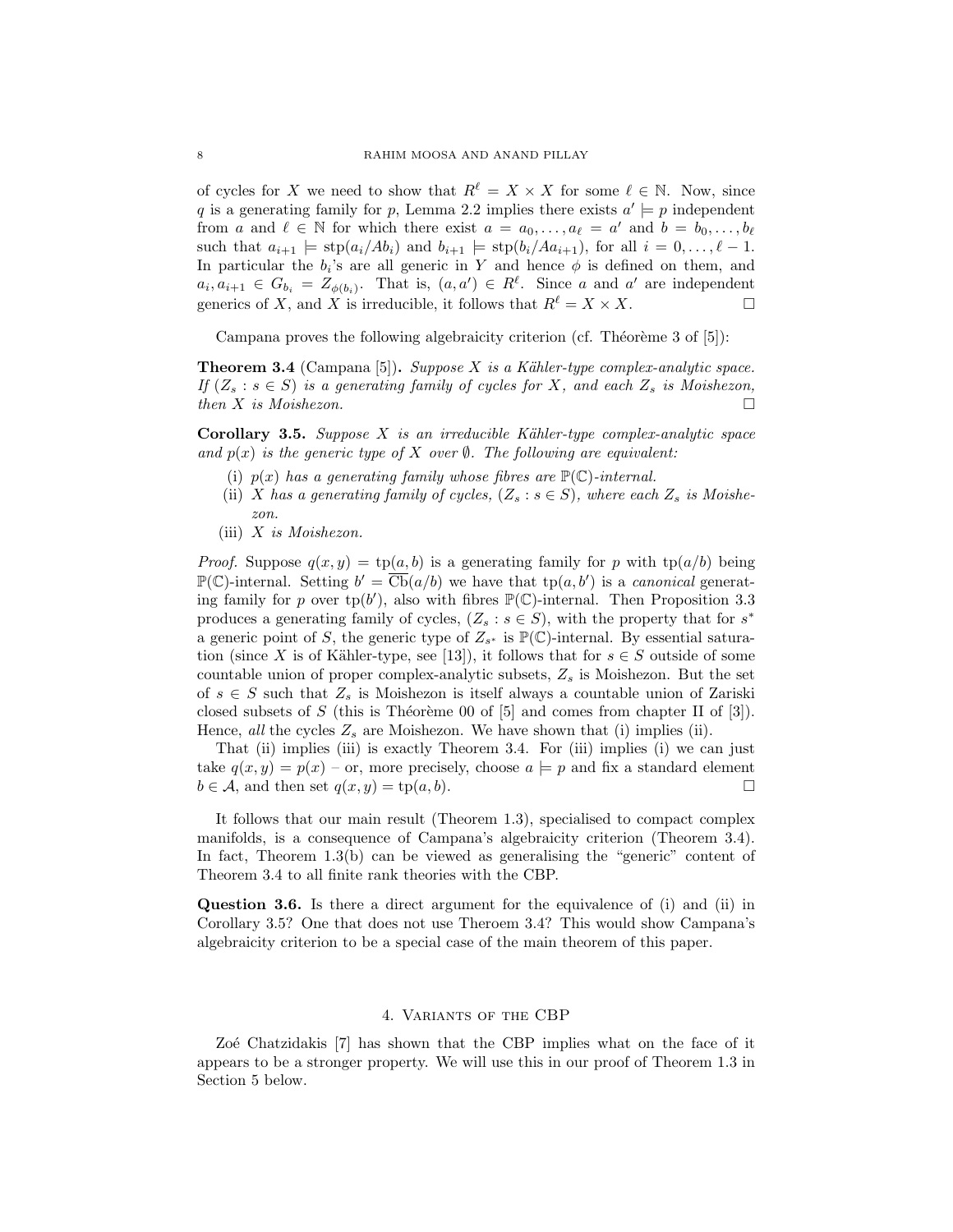**Theorem 4.1** (Chatzidakis [7]). Suppose the CBP holds for T. If  $b = \overline{\text{Cb}}(a/b)$ then stp  $(b/\operatorname{acl}(a) \cap \operatorname{acl}(b))$  is almost  $\mathbb{P}\text{-internal}$ .<sup>1</sup>

The point here is that we are able to conclude that stp  $(b/ \text{acl}(a) \cap \text{acl}(b))$  rather than just  $\text{stp}(b/a)$  is almost P-internal. The following immediate corollary is our main use of this theorem.

# **Corollary 4.2.** Suppose the CBP holds for T and  $q(x, y)$  is a canonical generating family for  $p(x)$  over  $s(y)$ . Then  $s(y)$  is almost  $\mathbb{P}\text{-internal}$ .

*Proof.* Writing  $q(x, y) = \text{tp}(a, b/A)$  we have that  $\text{acl}(Aa) \cap \text{acl}(Ab) = \text{acl}(A)$  and  $b \in \overline{\mathcal{CD}}(a/Ab) =: b'.$  Then  $\text{acl}(a) \cap \text{acl}(b') \subseteq \text{acl}(A)$  and  $b' = \overline{\mathcal{CD}}(a/b').$  Hence by Theorem 4.1,  $\text{stp}(b'/A)$  is almost  $\mathbb{P}\text{-internal}$ . So  $\text{tp}(b/A)$  is almost  $\mathbb{P}\text{-internal}$ .  $\Box$ 

The proof of Theorem 4.1 involves some substantial model-theoretic technicalities. It turns out however that in the case of compact complex manifolds the conclusion follows from a very transparent geometric argument. In this section, generalising from the case of compact complex manifolds, we introduce a "uniform" version of the CBP and give a rather conceptual argument for why the conclusion of Theorem 4.1 follows from this strengthened form of the CBP.

To motivate this "uniform" CBP, let us look back to the previous section at how the CBP was established for  $\text{Th}(\mathcal{A})$ , and notice that one actually gets more. Suppose tp(a/b) is a stationary type,  $X = \text{loc}(a)$ ,  $Y = \text{loc}(b)$ , and  $G = \text{loc}(a, b) \subseteq X \times Y$ and  $\pi_X : G \to X$  is the natural projection. Campana's theorem (Theorem 3.2) implies that if  $b = \overline{\text{Cb}}(p)$  then  $\pi_X$  is a Moishezon morphism, without taking any base *change*. On the other hand, the CBP only concludes that  $tp(b/a)$  is internal to the projective line, which means that  $\pi_X$  is Moishezon after a suitable base change (cf. the equivalence of (c) and (d) in Fact 3.1). To see concretely how these conclusions differ, consider what happens if there is another Moishezon morphism  $f: X \to X'$ . The Moishezonness of  $\pi_X : G \to X$  would imply that  $f \circ \pi_X$  is Moishezon, and so stp  $(b/f(a))$  would be  $\mathbb{P}(\mathbb{C})$ -internal. Whereas internality of stp $(b/a)$  to the projective line only implies that  $\text{stp}(b/f(a))$  is  $\mathbb{P}(\mathbb{C})$ -analysable (in two steps). So Campana's theorem tells us more than the CBP for Th $(A)$ .

This motivates the following definition; we return to our general set-up where T is an arbitrary complete stable theory of finite rank and  $\mathbb P$  is the collection of all nonmodular minimal types.

Uniform Canonical Base Property (UCBP). Suppose  $b = \text{Cb}(a/b)$  and C is a set of parameters such that  $\text{stp}(a/C)$  is almost  $\mathbb{P}\text{-internal}$ . Then for b' realising the nonforking extension of  $\text{stp}(b/a)$  to  $\text{acl}(Ca)$ ,  $\text{stp}(ab'/C)$  is almost  $\mathbb P\text{-internal}$ .

Note that UCBP implies CBP by taking  $C = a$ .

**Proposition 4.3.** Th $(A)$  has the UCBP.

Proof. This is more or less the preceding discussion, but we give some details now. Suppose  $p = \text{tp}(a/b)$  is stationary in Th(A) with  $b = \text{Cb}(p)$ . We have seen that the projection  $\text{loc}(a, b) \to \text{loc}(a)$  is a Moishezon morphism. Now suppose C is a set of parameters such that  $\text{stp}(a/C)$  is  $\mathbb{P}(\mathbb{C})$ -internal and let b' realise the nonforking extension of  $\text{stp}(b/a)$  to acl(*Ca*). Set  $c = \overline{\text{Cb}}(a/C)$ ,  $X = \text{loc}(a, b', c)$ ,  $Y = \text{loc}(a, c)$ and  $Z = \text{loc}(c)$ . So  $X \to Y$  is a Moishezon morphism as it is obtained from

<sup>&</sup>lt;sup>1</sup>Recall that in this general setting  $\mathbb P$  denotes the collection of all nonmodular minimal types.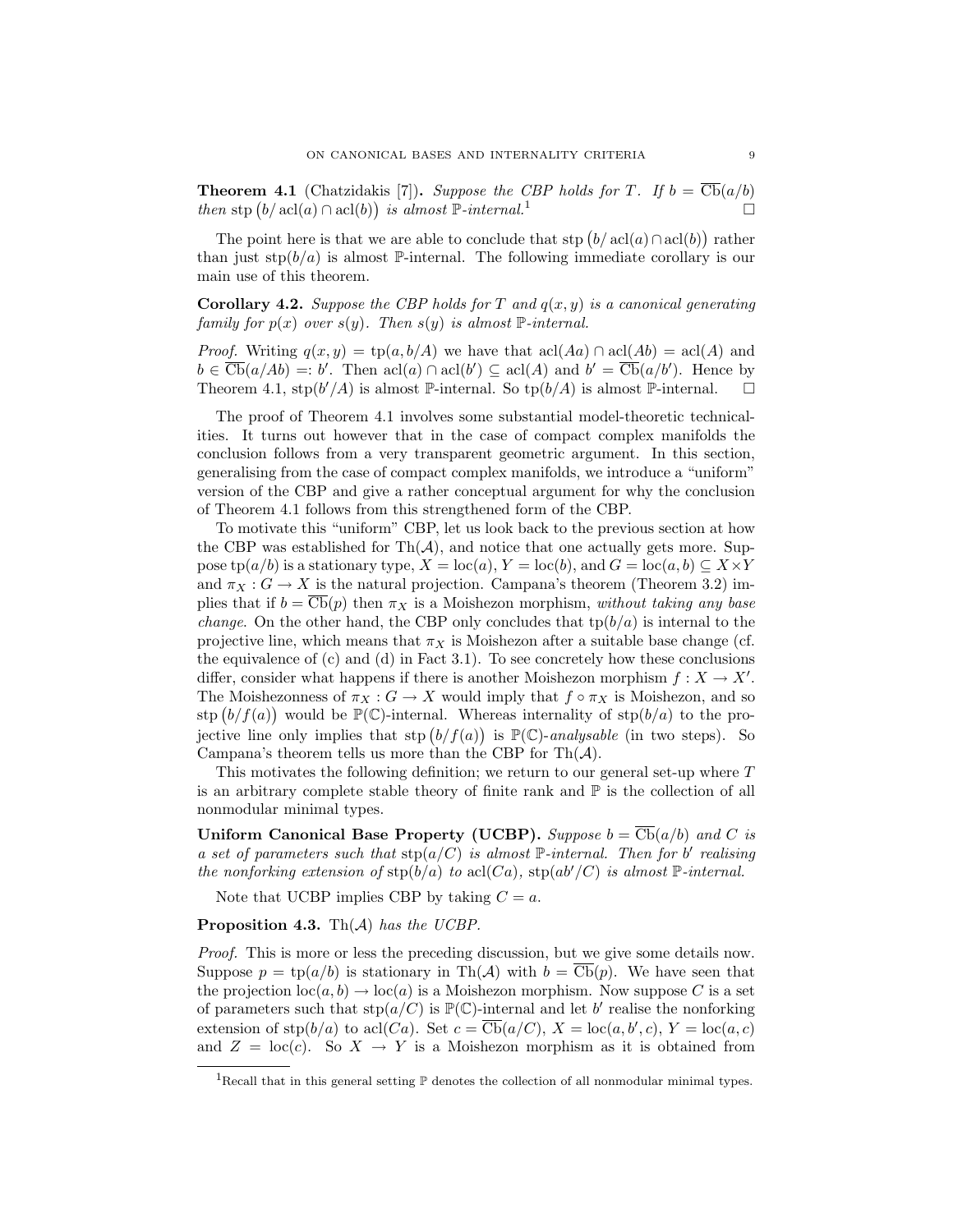$\text{loc}(a, b) \to \text{loc}(a)$  by base change (this is where the choice of  $b' \bigcup_a c$  is used). We need to show that, possibly after further base change,  $X \to Z$  is Moishezon. Since stp(a/c) is  $\mathbb{P}(\mathbb{C})$ -internal, we have by Fact 3.1 that for some  $T \to Z, Y \times_Z T \to T$  is Moishezon. On the other hand,  $X \times_Z T \to Y \times_Z T$  is Moishezon since it is obtained from  $X \to Y$  by base change. Hence the composition  $X \times_Z T \to T$  is Moishezon, as desired.  $\Box$ 

The following argument yields the conclusion of Chatzidakis' theorem under the stronger hypothesis of UCBP.

# **Proposition 4.4.** Suppose the UCBP holds for T. If  $b = \overline{\text{Cb}}(a/b)$  then  $\text{stp}\left(b/\ \text{acl}(a)\cap \text{acl}(b)\right)$

is almost P-internal.

*Proof.* Working over  $\text{acl}(a) \cap \text{acl}(b)$  we may assume that  $\text{acl}(a) \cap \text{acl}(b) = \text{acl}(\emptyset)$ , and aim to show that  $\text{stp}(b)$  is almost  $\mathbb{P}\text{-internal}$ .

Next, we may assume that  $a = \overline{\text{Cb}}(b/a)$  also. Indeed, letting  $a' = \overline{\text{Cb}}(b/a)$ and  $b' = \overline{\text{Cb}}(a'/b)$  we see that  $b \bigcup_{b'} a$ . This implies that  $\text{acl}(b) = \text{acl}(b')$ . Since  $a' = \overline{\text{Cb}}(b'/a'), b' = \overline{\text{Cb}}(a'/b'), \text{ and } \text{acl}(a') \cap \text{acl}(b') = \text{acl}(\emptyset), \text{ we have obtained the}$ desired reduction.

Now define inductively sequences  $a = a_0, a_1, \ldots$  and  $b = b_0, b_1, \ldots$  satisfying the following

- $a_{i+1}$  realises the nonforking extension of  $tp(a_i/b_i)$  to  $ab_i$
- $b_{i+1}$  realises the nonforking extension of  $\text{stp}(b_i/a_{i+1})$  to  $aa_{i+1}$
- $\text{stp}(a_i b_i/a)$  is almost P-internal.

This is done as follows. Applying UCBP to  $(a, b, C = a)$  we get that  $\text{stp}(b/a)$  is almost P-internal. Now, appying UCBP to  $(b, a, C = a)$  we obtain a realisation  $a_1$  of the nonforking extension of  $\text{tp}(a/b)$  to ab such that  $\text{stp}(a_1b/a)$  is almost  $\mathbb{P}$ internal. Hence  $\text{stp}(a_1/a)$  is almost P-internal. Now apply UCBP to  $(a_1, b, C = a)$ to obtain a realisation  $b_1$  of the nonforking extension of  $\text{stp}(b/a_1)$  to  $aa_1$  such that  $\text{stp}(a_1b_1/a)$  is almost P-internal. Hence,  $\text{stp}(b_1/a)$  is almost P-internal, and we may continue.

By  $(*)$  in the proof of Lemma 2.2 we know that eventually, for some  $\ell$ ,  $a \nvert a_{\ell}b_{\ell}$ . In particular,  $\text{stp}(b_\ell/a)$  – which is almost P-internal since  $\text{stp}(a_\ell b_\ell/a)$  is almost Pinternal – is a nonforking extension of  $\text{stp}(b_\ell)$ . Hence  $\text{stp}(b_\ell)$  is almost P-internal, as desired.  $\Box$ 

Question 4.5. Does the CBP imply the UCBP? Equivalently, does the conclusion of Chatzidakis' Theorem 4.1 imply the UCBP?

### 5. Internality criteria

We now work toward proving Theorem 1.3. We will need at least Chatzidakis' Proposition 1.9 from [7], which we now state in a slightly different form.

**Lemma 5.1** (Chatzidakis [7]). Suppose that a, b are tuples, A is algebraically closed,  $b = \overline{\text{Cb}}(a/Ab), a = \overline{\text{Cb}}(b/Aa)$  and  $\text{acl}(Aa) \cap \text{acl}(Ab) = A$ . Then there are mutually orthogonal nonmodular types of U-rank 1,  $r_1, ..., r_k$ , each nonorthogonal to A, and tuples  $a_1, ..., a_k, b_1, ..., b_k \notin A$  such that  $tp(a_i/A)$  and  $tp(b_i/A)$  are  $\mathbf{R}_i$ -analysable for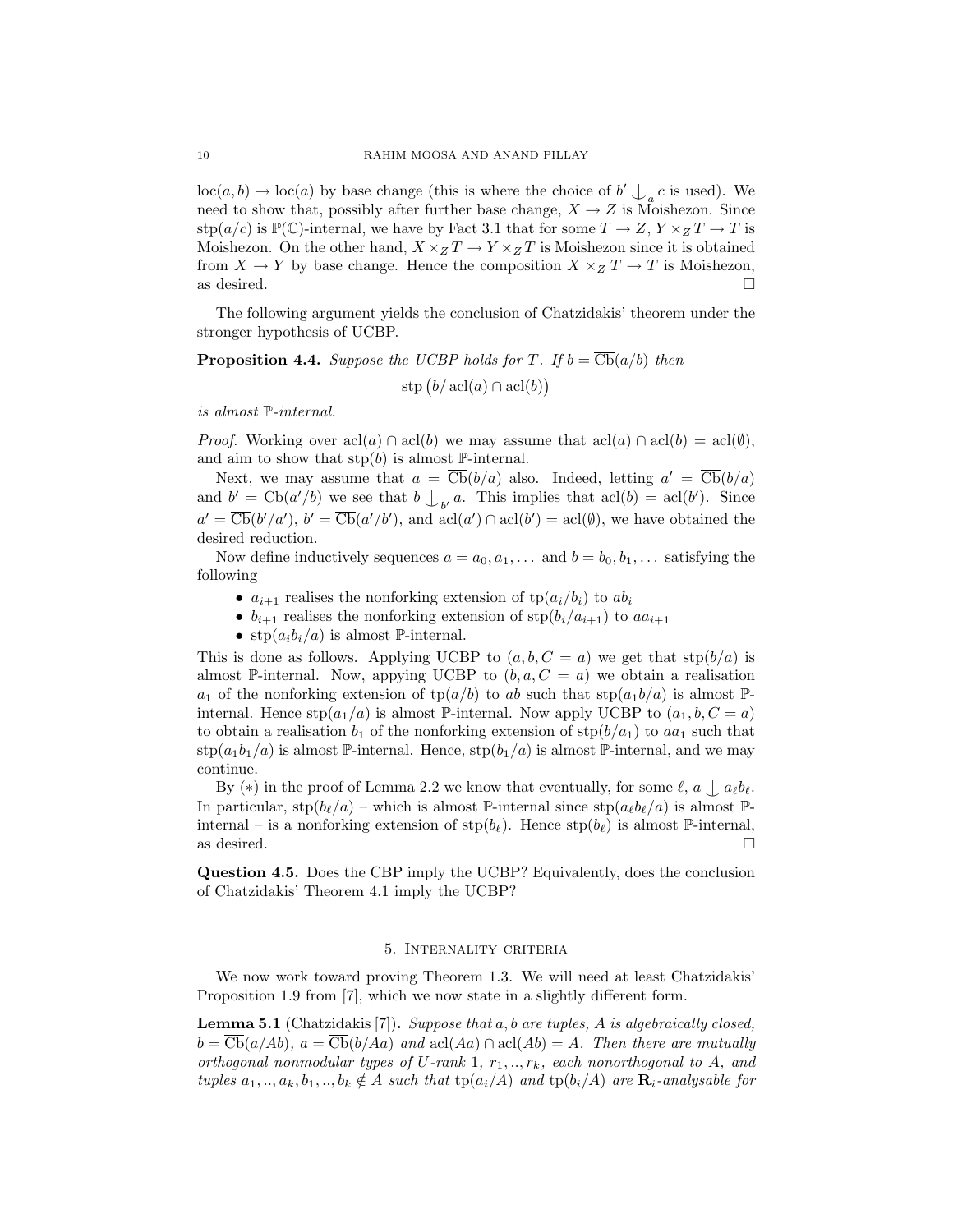each i (where  $\mathbf{R}_i$  is the set of A-conjugates of  $r_i$ ), a is interalgebraic with  $(a_1, ..., a_k)$ over A, b is interalgebraic with  $(b_1, ..., b_k)$  over A, and for each i,  $b_i = \text{Cb}(a_i/Ab)$ and  $a_i = \overline{\text{Cb}}(b_i/Aa)$ .

We now prove Theorem 1.3 in the special case when the fibres of the generating family are of rank 1.

**Proposition 5.2.** Suppose that a stationary type  $p(x) = \text{tp}(a/A)$  has a nontrivial canonical generating family  $q(x, y) = \text{tp}(a, b/A)$  over  $s(y) = \text{tp}(b/A)$ , with  $q_b =$  $tp(a/Ab)$  of rank 1.

- (a) Then  $q_b$  is nonorthogonal to A and p is almost analysable in  $q_b$ .
- (b) If moreover T has the CBP, then p is almost internal to  $q_b$ .

Note that if the fibre  $q_b$  is almost internal to a nonmodular minimal type r then we can replace  $q_b$  by r in the conclusions (a) and (b) above. Hence Proposition 5.2 does indeed imply a special case of Theorem 1.3.

*Proof of 5.2.* Without loss of generality asume that  $A = \text{acl}(A)$ . Also note that b and  $\overline{\text{Cb}}(a/Ab)$  are interalgebraic over A, and replacing b by  $\overline{\text{Cb}}(a/Ab)$  preserves the hypotheses of the proposition. So we may assume that  $b = \text{Cb}(a/Ab)$ .

Let  $a' = \overline{\mathbf{Cb}}(b/Aa)$  and  $b' = \overline{\mathbf{Cb}}(a'/Ab)$ . Then, as observed in the proof of Proposition 4.4,  $b$  and  $b'$  are interalgebraic over  $A$ .

We claim that a and a' are interalgebraic over Ab. Note first that  $b \nmid A$  a'. For if not, then  $b \nvert_A a$ , and so  $b \in A$ , contradicting nontriviality. So  $a' \notin \overrightarrow{A}$ . If  $a' \in \text{acl}(Ab)$ , then, as  $a' \in \text{acl}(Aa)$ , we contradict the hypothesis that  $\text{acl}(Aa) \cap$  $\text{acl}(Ab) = A$ . So  $U(a'/Ab) \geq 1$ . As  $U(a/Ab) = 1$  and  $a' \in \text{acl}(Aa)$  it follows that a is interalgebraic with  $a'$  over  $Ab$  as required.

We have  $b' = \overline{\mathbf{Cb}}(a'/Ab')$   $a' = \overline{\mathbf{Cb}}(b/Aa') = \overline{\mathbf{Cb}}(b'/Aa')$ . Moreover,  $\text{acl}(Aa') \cap$  $\text{acl}(Ab') = A$ . So we can apply Lemma 5.1 to  $a', b', A$  to obtain  $r_1, \ldots, r_k$  and  $a'_1, \ldots, a'_k, b'_1, \ldots, b'_k$  satisfying the conclusion of that lemma (with the obvious notational changes).

## **Claim 5.3.**  $k = 1$  and  $r_1$  is nonorthogonal to  $q_b$ .

*Proof.* Recall that  $a'_i \notin A$  and  $a'$  is interalgebraic with  $(a'_1, \ldots, a'_k)$  over A. So  $\text{acl}(Aa'_i) \cap \text{acl}(Ab') = A$  and it follows that  $a'_i \notin \text{acl}(Ab')$ . Hence  $U(a'_i/Ab') \geq 1$  for each  $i = 1, ..., k$ . Since each  $\text{stp}(a'_i/Ab')$  is  $\mathbf{R}_i$ -analysable and the  $r_i$ 's are mutually orthogonal, it follows that  $U(a'/Ab') \geq k$ . But as b and b' are interalgebraic over A and a and a' are interalgebraic over Ab, it follows that  $U(a'/Ab') = U(a/Ab) = 1$ . So  $k = 1$  and  $\text{stp}(a'/Ab')$  is  $\mathbf{R}_1$ -analysable. Hence  $q_b = \text{tp}(a/Ab)$  is  $\mathbf{R}_1$ -analysable, and so nonorthogonal to  $r_1$  as desired.  $\square$ 

We can now prove (a). Since by the claim  $r_1$  is nonorthogonal to  $q_b$ , and since  $r_1$  is nonorthogonal to A, it follows that  $q_b$  is nonorthogonal to A. Moreover, b is interalgebraic with  $b'_1$  over A. It follows that  $tp(b/A)$  is almost analysable in  $r_1$ , and hence in  $q_b$ . But  $tp(a/Ab) = q_b$ . So  $tp(a/A)$  is almost analysable in  $q_b$ .

For (b) we already know from Corollary 4.2 that the CBP implies that  $tp(b/A)$ is almost P-internal. On the other hand, we have just seen that  $tp(b/A)$  is almost analysable in  $q_b \in \mathbb{P}$ . Hence,  $tp(b/A)$  must be almost internal to  $q_b$ . On the other hand, as the fibres have rank 1, we know that  $q$  almost separates points of  $p$ (cf. part (b) of Remark 2.1). So  $p^M \subseteq \text{acl}(As^M)$ , and hence p is almost internal to  $q_b$  as well. This completes the proof of Proposition 5.2.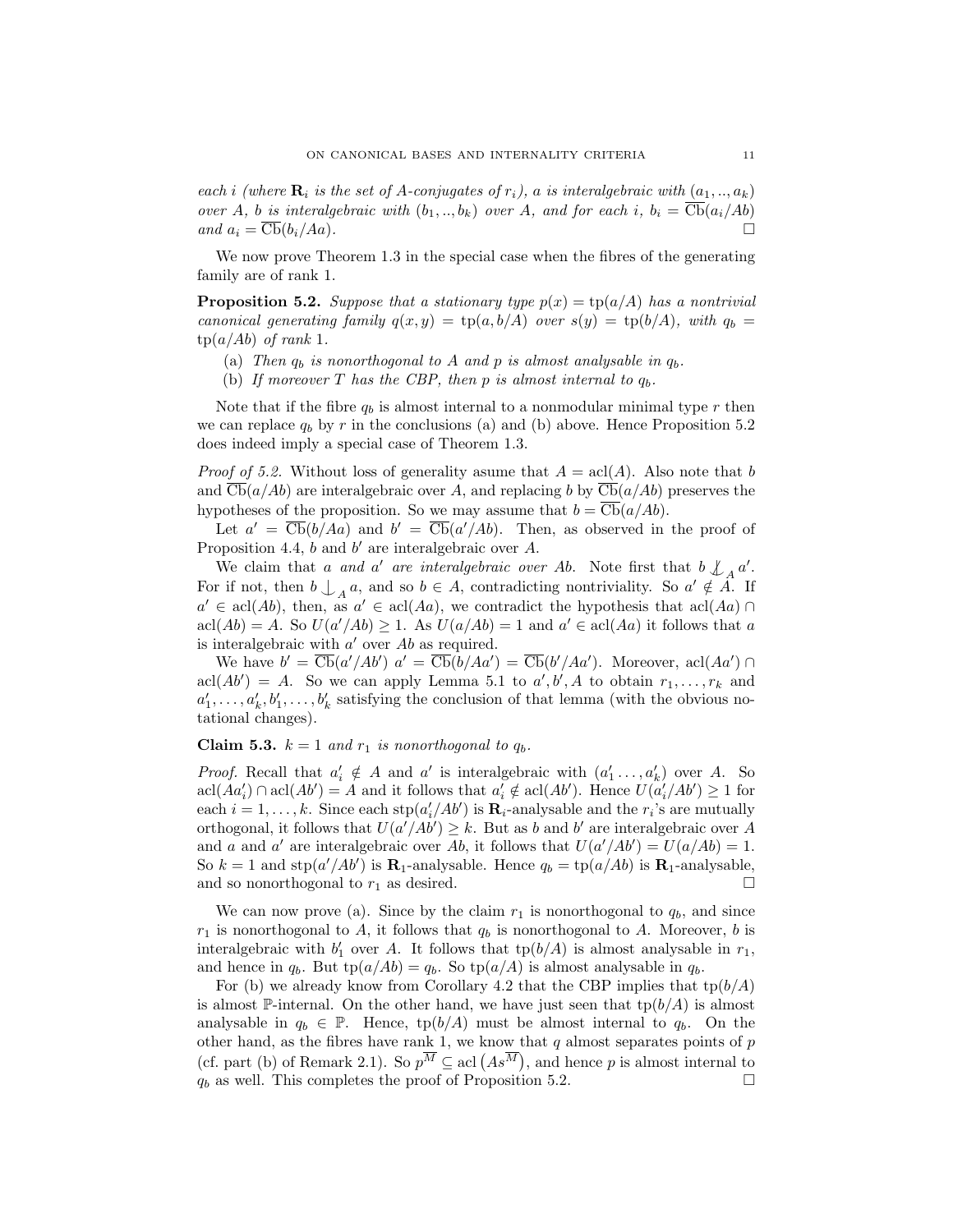The following lemma will enable us to reduce Theorem 1.3 to Proposition 5.2.

Lemma 5.4. Suppose r is a stationary type of rank at least 2 that is almost internal to a nonmodular minimal type. Then r has a canonical generating family whose fibres are of rank 1.

*Proof.* There is no harm in assuming r to be over  $\emptyset$ . It suffices to show

(\*) there is some rank 1 stationary extension  $q_b \in S(b)$  of r such that there are realizations  $c_1, c_2$  of  $q_b$  which are independent over  $\emptyset$ .

Indeed, assume such a  $q_b$  exists and let  $c \models q_b$ . Restricting  $q_b$  we may assume  $b = \text{Cb}(q_b)$ . Hence in order to see that  $q := \text{stp}(c, b)$  is a canonical generating family for r over stp(b) it remains to show that  $\text{acl}(c) \cap \text{acl}(b) = \text{acl}(\emptyset)$ . Suppose  $d \in \text{acl}(c) \cap \text{acl}(b)$ . Then, as  $q_b$  is stationary, if  $c' \models q_b$  is independent from c over  $\emptyset$  then  $d \in \text{acl}(c) \cap \text{acl}(c') = \text{acl}(\emptyset)$ , as desired. So (\*) suffices.

We next prove the lemma in the special case that  $r = \text{tp}(a)$  where  $a = (a_1, \ldots, a_n)$ is an independent set of realizations of a nonmodular stationary rank 1 type  $p(x)$ . By nonmodularity of p we can find, for each  $i = 2, ..., n$ , some  $b_i$  such that  $tp(a_1, a_i/b_i)$ is stationary of rank 1,  $b_i$  is the canonical base of  $tp(a_1, a_i/b_i)$ , and  $U(b_i) \geq 2$ . (See Chapter 2 of [14].) In particular  $a_1 \nightharpoonup b_i$  and  $a_i \in \text{acl}(a_1b_i)$ , for  $i = 2, \ldots, n$ . Choose the  $b_i$  as freely as possible; namely so that  $b_2 \bigcup_{a_1a_2} a$  and  $b_i \bigcup_{a_1a_i} ab_2 \cdots b_{i-1}$  for  $i = 3, \ldots, n$ . Set  $b := (b_2, \ldots, b_n)$ .

Claim 5.5.  $\{b_2, ..., b_n\}$  is independent over  $\emptyset$ .

*Proof of Claim 5.5.* This is routine forking calculus and we exhibit the  $n = 3$ case, leaving the rest to the reader. By choice  $b_2 \nightharpoonup_{a_1 a_2} a_3$  and  $a_3 \nightharpoonup_{a_1} a_2$ , so that  $b_2 \bigcup_{a_1} a_2 a_3$ . But  $a_1 \bigcup b_2$  so that  $b_2 \bigcup a_1 a_2 a_3$ . On the other hand,  $b_3 \bigcup_{a_1 a_3} b_2$ . Hence  $b_3 \downarrow b_2$ , a desired.

Claim 5.6.  $a_1 \notin \operatorname{acl}(b)$ .

*Proof of Claim 5.6.* Again consider the  $n = 3$  case. We have  $b_2 \nightharpoonup a_1$  and the proof of Claim 5.5 showed that  $b_3 \nightharpoonup b_2$ . So  $\{a_1, b_2, b_3\}$  is  $\emptyset$ -independent. of Claim 5.5 showed that  $b_3 \nightharpoonup_{a_1} b_2$ . So  $\{a_1, b_2, b_3\}$  is  $\emptyset$ -independent.

**Claim 5.7.**  $a_1 a_i \bigcup_{b_i} b$  for each  $i = 2, \ldots, n$ .

*Proof of Claim 5.7.* Since  $U(a_1a_i/b_i) = 1$ , the claim follows from Claim 5.6.  $\Box$ 

From Claim 5.6 and the fact that  $a_i \in \text{acl}(a_1b_i)$  for all  $i = 2, \ldots, n$ , we have that  $\text{stp}(a/b)$  is a rank 1 stationary extension of r. On the other hand, it follows from Claim 5.7 and the fact that  $b_i = \overline{\text{Cb}}(a_1a_i/b_i)$  for all  $i = 2, \ldots, n$ , that  $\overline{\text{Cb}}(a/b) = b$ .

Let  $a' = (a'_1, ..., a'_n)$  be a realization of  $\text{stp}(a/b)$ , independent from a over b.

# Claim 5.8.  $a' \downarrow a$ .

*Proof of Claim 5.8.* We first show that  $a'_1 a'_i \perp a_1 a_i$  for all  $i = 2, ..., n$ . Indeed, suppose this is not the case and seek a contradiction. Then  $U(a'_1a'_i/a_1a_i) \leq 1$ . Since  $U(a'_1a'_i/a_1a_ib) = U(a'_1a'_i/b) = 1$ , it follows that  $a'_1a'_i \downarrow_{a_1a_i} b$ . But  $b_i =$  $\overline{\text{Cb}}(a'_1a'_i/b) = \overline{\text{Cb}}(a'_1a'_i/a_1a_ib),$  so  $b_i \in \text{acl}(a_1a_i)$ . But then computing the rank of  $\text{stp}(a_1a_ib_i)$  shows that  $U(b_i) \leq 1$ , which is a contradiction. So  $a'_1a'_i \perp a_1a_i$ .

Let  $m_i = U(b_i)$ . By Claim 5.5, setting  $m = U(b)$  we have that  $m = m_2 + ... + m_n$ . Now  $a_1 \nightharpoonup b$  (Claim 5.6) and  $a'_1 \nightharpoonup a_1b$  (since  $a'_1 \nightharpoonup_b a_1$  by choice and  $a'_1 \nightharpoonup b$  by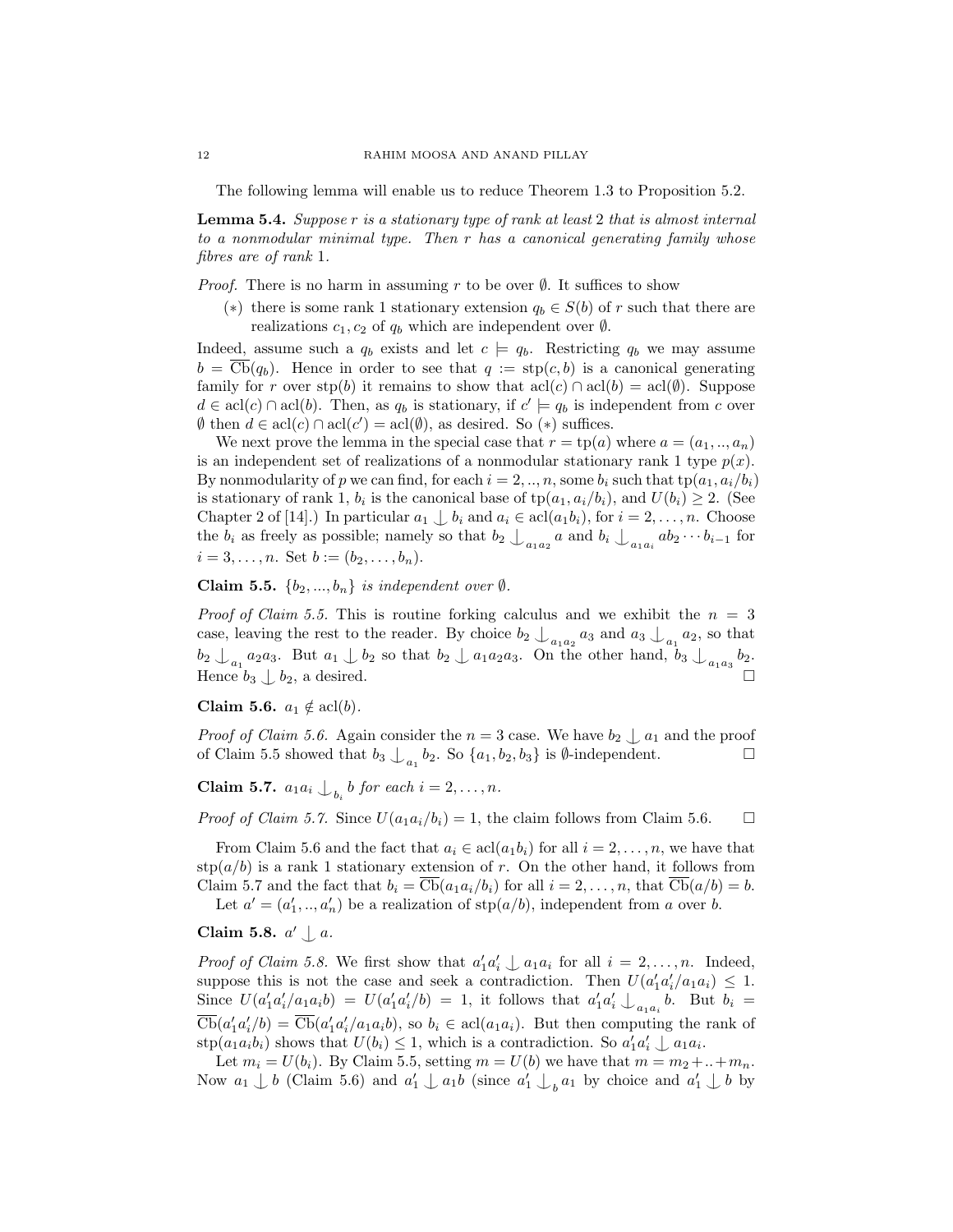Claim 5.6), so that  $U(a'_1a_1b) = m + 2$ . Using the fact that  $a \in \text{acl}(a_1b)$  and  $a' \in \operatorname{acl}(a_1'b)$ , we see that

$$
U(a'ab) = m+2
$$

On the other hand  $U(a'_1a'_ia_1a_i/b_i) = 2$ , and as proved above  $U(a'_1a'_ia_1a_i) = 4$ . It follows that  $U(b_i/a_1'a_1'a_1a_i) = m_i - 2$ . Thus  $U(b_i/a'a) \le m_i - 2$ , and so  $U(b/a'a) \le m_i$  $m-2(n-1)$ . Let  $x = U(a'a)$ . We conclude that

$$
(2) \tU(a'ab) \leq x + m - 2(n - 1)
$$

Then (1) and (2) yield that  $x = 2n$ , completing the proof of Claim 5.8.

So  $(*)$  has been proved in the special case that r is the type of n independent realizations of a nonmodular stationary rank 1 type.

Now for the general case. Our assumption on  $r$  implies that there is a realization c of r, a model M independent from c, a nonmodular rank 1 type p over  $M$ , and an M-independent set  $\{a_1, ..., a_n\}$   $(n \geq 2)$  of realizations of p which is interalgebraic with c over M. Denote  $(a_1, \ldots, a_n)$  by a. Let b be given by the special case treated above; namely  $tp(a/Mb)$  has rank 1, and if a' realizes  $stp(a/Mb)$  independently from a over Mb then  $a' \nightharpoonup_M a$ . Note that tp( $c/Mb$ ) has rank 1 too. Now let  $(a, c)$ and  $(a', c')$  be independent (over Mb) realizations of  $\text{stp}(a, c/Mb)$ . As  $a' \perp_M a$ it follows (from the interalgebraicity of c and a over M), that  $c' \bigcup_M c$ , and thus  $c' \perp c$ . So c' and c are realizations of stp(c/Mb) which are independent over  $\emptyset$ . This proves ( $*$ ) for r.

5.1. Proof of Theorem 1.3. Let us recall the statement of our main theorem: Suppose  $p(x) = \text{tp}(a/A)$  is stationary,  $q(x, y) = \text{tp}(a, b/A)$  generates  $p(x)$  over  $s(y) = \text{tp}(b/A)$ , and  $q_b(x) = \text{tp}(a/Ab)$  is almost internal to a nonmodular minimal type r. Then r is nonorthogonal to A and p is almost analysable in r. If moreover the CBP holds for  $T$ , then  $p$  is almost internal to  $r$ .

Without loss of generality assume that  $A = \text{acl}(A)$ . Let  $b' = \overline{\text{Cb}}(a/Ab)$ . Then tp(a/Ab') is stationary and almost internal to r, and  $\operatorname{acl}(Aa) \cap \operatorname{acl}(Ab') = A$ . So the hypotheses of the theorem are preserved by replacing  $b$  with  $b'$ . We may therefore assume that  $b = \text{Cb}(a/Ab)$  and q is thus a canonical generating family. If q were a trivial generating family then  $q_b = p$  and the theorem would follow. So we may assume that  $q$  is a nontrivial canonical generating family.

If  $U(q_b) = 1$  then the theorem follows from Proposition 5.2. So we may assume that the fibres are of rank at least 2. Applying Lemma  $5.4$  we obtain c such that

- tp( $a/Abc$ ) is stationary of rank 1,
- $c \in \overline{\mathit{Cb}}(a/Abc)$ , and

• acl $(Aba) \cap \text{acl}(Abc) = \text{acl}(Ab).$ 

Letting  $\hat{c} = \overline{\text{Cb}}(a/Abc)$  we have that

- $\hat{c} \notin A$ ,
- tp( $a/A\hat{c}$ ) is stationary of rank 1,
- $\hat{c} = \overline{\text{Cb}}(a/A\hat{c})$ , and
- acl $(Aa) \cap \text{acl}(A\hat{c}) = A$ .

That is,  $tp(a, \hat{c}/A)$  is a nontrivial canonical generating family for p over  $tp(\hat{c}/A)$ with fibre  $tp(a/A\hat{c})$  of rank 1. Hence Proposition 5.2 yields

(a') tp(a/Ac̄) is nonorthogonal to A and p is almost analysable in tp(a/Ac̄).

(b') If moreover T has the CBP then p is almost internal to  $tp(a/A\hat{c})$ .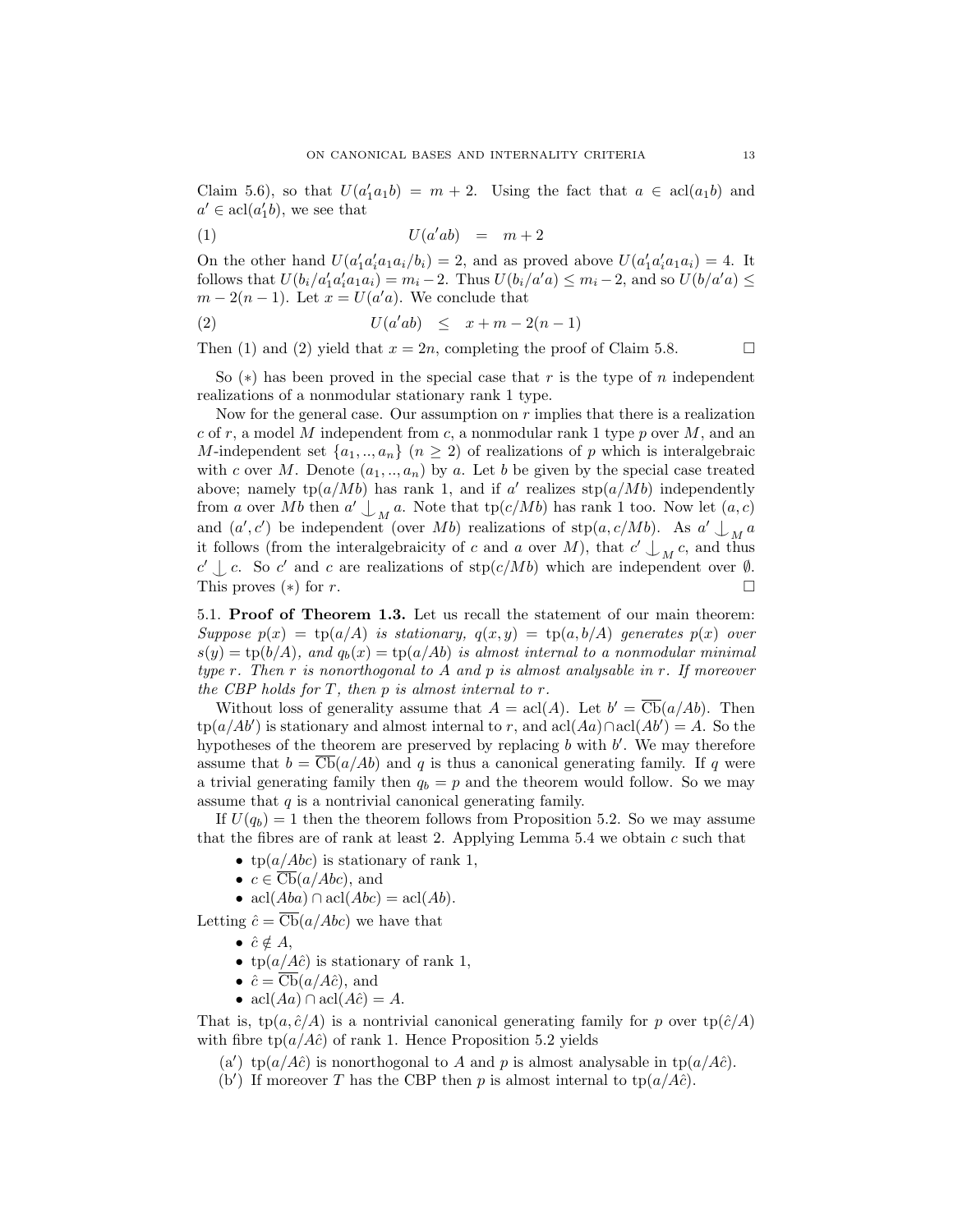But since  $q_b = \text{tp}(a/Ab)$  is almost internal to r so is the extension  $\text{tp}(a/Abc)$  and hence also  $tp(a/A\hat{c})$ . So  $(a')$  and  $(b')$  yield

- (a) r is nonorthogonal to A and p is almost analysable in r.
- (b) If moreover T has the CBP then  $p$  is almost internal to  $r$ .

This completes the proof of Theorem 1.3.

Remark 5.9. By [18] differentially closed fields satisfy the CBP. To be more precise, if  $M := (K, \delta_1, \ldots, \delta_\ell)$  is a saturated differentially closed field of characteristic zero in several commuting derivations, and  $T$  is the theory of the multi-sorted structure where the sorts are the *finite rank* differential varieties in M equipped with their induced structures, then  $T$  has the CBP. In this context the nonmodular minimal types are those internal to the (absolute) constant field. Hence, Theorem 1.3 gives an analogue of Campana's algebraicity criterion for finite rank differential varieties.

#### **REFERENCES**

- [1] D. Barlet. Espace analytique réduit des cycles analytiques complexes compacts d'un espace anlytique complexe de dimension finie. In Fonctions de plusieurs variables complexes, II (Sém. François Norguet, 1974–1975), volume 482 of Lecture Notes in Math., pages 1–158. Springer, 1975.
- [2] D. Barlet. Majoration du volume des fibres génériques et forme géometrique du théorme d'aplatissement. C. R. Acad. Sci. Paris. Sér. A et B, 288(1):A29-A31, 1979.
- $[3]$  F. Campana. Application de l'espaces des cycles à la classification bimeromorphe des espaces analytiques Kähleriens compacts. PhD thesis, Université Nancy 1. Prépublication de l'universit´e Nancy 1, no. 2, Mai 1980, p. 1–163.
- [4] F. Campana. Algébricité et compacité dans l'espace des cycles d'un espace analytique complexe. Mathematische Annalen, 251(1):7–18, 1980.
- [5] F. Campana. Coréduction algébrique d'un espace analytique faiblement Kählérien compact. Inventiones Mathematicae, (63):187–223, 1981.
- [6] F. Campana and T. Peternell. Cycle spaces. In H. Grauert, T. Peternell, and R. Remmert, editors, Several Complex Variables VII, volume 74 of Encyclopedia of Mathematical Sciences, pages 319–349. Springer-Verlag, Berlin, 1994.
- [7] Zoé Chatzidakis. A note on canonical bases and one-based types in supersimple theories. Preprint, 2006.
- [8] A. Fujiki. Closedness of the Douady spaces of compact Kähler spaces. Publication of the Research Institute for Mathematical Sciences, 14(1):1–52, 1978.
- [9] A. Fujiki. On the Douady space of a compact complex space in the category C. Nagoya Mathematical Journal, 85:189–211, 1982.
- [10] D. Lascar. Sous groupes d'automorphismes d'une structure saturée. In Logic colloquium '82 (Florence, 1982), volume 112 of tud. Logic Found. Math., pages 123–134. North-Holland, 1984.
- [11] R. Moosa. A nonstandard Riemann existence theorem. Transactions of the American Mathematical Society, 356(5):1781–1797, 2004.
- [12] R. Moosa. The model theory of compact complex spaces. In Logic Colloquium '01, volume 20 of Lect. Notes Log., pages 317–349. Assoc. Symbol. Logic, 2005.
- [13] R. Moosa. On saturation and the model theory of compact Kähler manifolds. Journal für die reine und angewandte Mathematik, 586:1–20, 2005.
- [14] A. Pillay. Geometric Stability Theory, volume 32 of Oxford Logic Guides. Oxford Science Publications, Oxford, 1996.
- [15] A. Pillay. Some model theory of compact complex spaces. In Workshop on Hilbert's tenth problem: relations with arithmetic and algebraic geometry, volume 270, Ghent, 2000. Contemporary Mathematics.
- [16] A. Pillay. Notes on analysability and canonical bases. E-print available at http://www.math.uiuc.edu/People/pillay/remark.zoe.pdf, 2001.